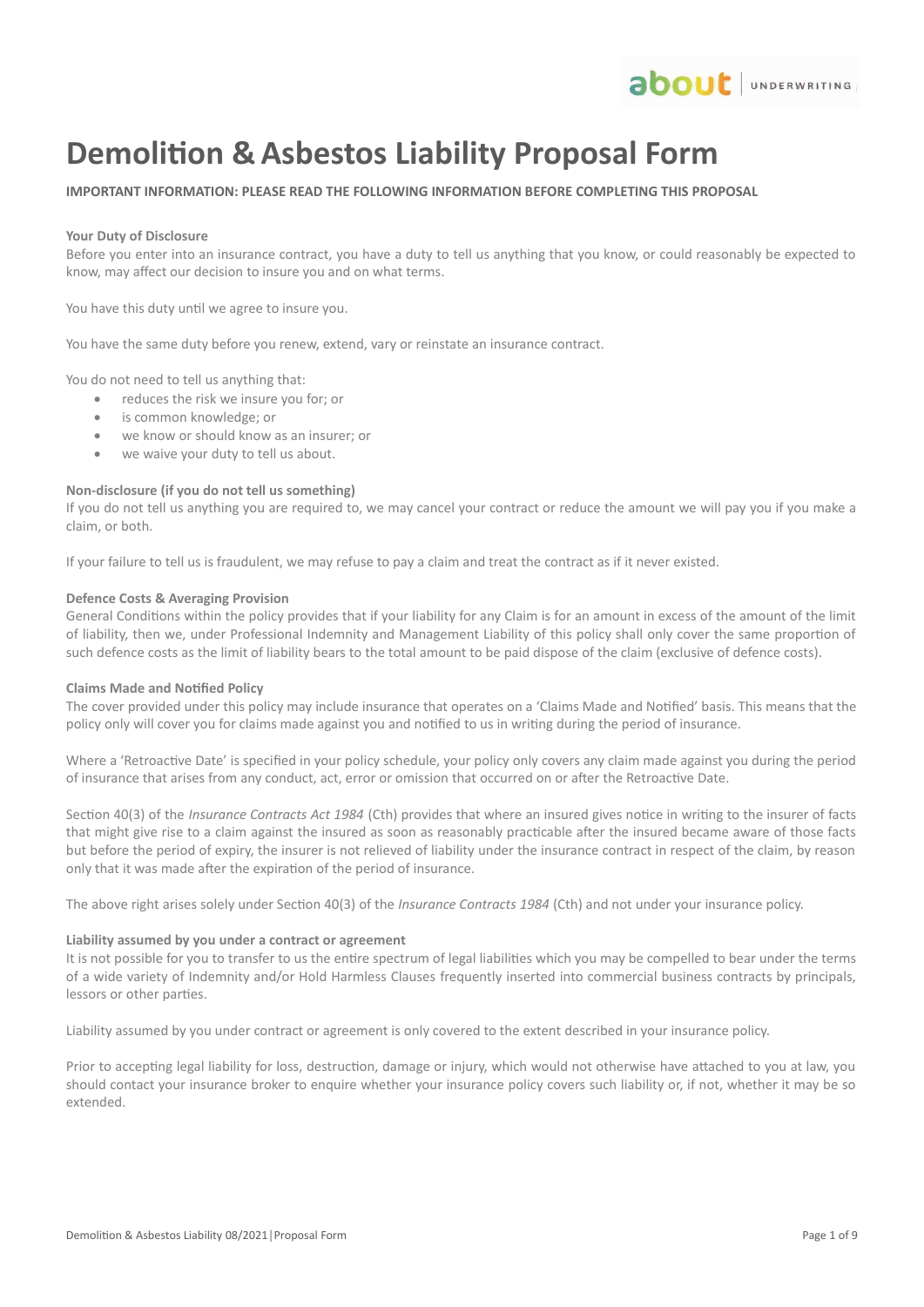# about JUNDERWRITING

### **Subrogation Agreements**

Where another person would be liable to compensate you for any legal liability for loss, destruction, damage or injury otherwise covered by this insurance, but you have agreed with that person either before or after the loss, destruction, damage or injury occurred that you would not seek to recover any monies from that person, we will not cover you under this insurance for such legal liability for loss, destruction, damage or injury.

#### **Privacy**

About Underwriting value the privacy of your personal information and we will ensure the handling of your personal information is dealt with in accordance with the *Privacy Act 1988* (Cth) (the Act) and the relevant Australian Privacy Principals. Our full privacy policy can be accessed at aboutunderwriting.com.au

When we provide insurance products and/or services, we ask you for the personal information we need to assess applications for insurance policies, to administer and manage insurance policies and to investigate and handle claims. This can include a broad range of information ranging from your name, date of birth, address and contact details to other information about your personal affairs including your profession, financial affairs including financial statements, any criminal convictions or claims.

We may need to disclose personal information that you provide us to contractors, coinsureds, insurers and underwriters (who may be located overseas), lawyers, claims adjusters and others engaged by About Underwriting to enable them to administer policies or handle claims. Regardless of the information shared, we will take all reasonable steps to ensure that the above parties protect your information in the same way that we do.

Our Privacy Policy shown in the above link contains information about how you can access the information we hold about you, ask us to correct it, or make a privacy related complaint. You can obtain a copy from our Privacy Officer by emailing to [privacy@aboutunderwriting.com.au](mailto:privacy@aboutunderwriting.com.au)

#### **Consent**

By visiting any of our websites, online quotation systems, applying for, renewing or using any of our products or services you agree to your information being collected, held, used and disclosed as set out in our Privacy Policy.

### **Complaints, Disputes or Feedback**

If you wish to make a complaint or provide feedback about our products or services, or a Privacy breach, you can contact us at [complaints@aboutunderwriting.com.au](mailto:complaints@aboutunderwriting.com.au) or [privacy@aboutunderwriting.com.au](mailto:privacy@aboutunderwriting.com.au) Please refer to our complaints & disputes process detailed at [aboutunderwriting.com.au](http://www.aboutunderwriting.com.au/)

If this does not resolve the matter or you are not satisfied with the way a complaint has been dealt with, you should contact: Lloyd's Underwriters' General Representative in Australia

> Suite 1603 Level 16, 1 Macquarie Place Sydney NSW 2000 Telephone Number: (02) 8298 0700 Email: idraustralia@lloyds.com

who will refer your dispute to the Complaints team at Lloyd's.

Complaints that cannot be resolved can be escalated to an independent dispute resolution body; Australian Financial Complaints Authority (AFCA). This external dispute resolution body has the ability to make decisions of which About Underwriting are obliged to comply. Contact details are:

> Australian Financial Complaints Authority Phone: 1800 931 678 Fax: (03) 9613 6399 Email: [info@afca.org.au](mailto:info@afca.org.au) Internet: [https://www.afca.org.au](https://www.afca.org.au/) GPO Box 3, Melbourne, VIC 3001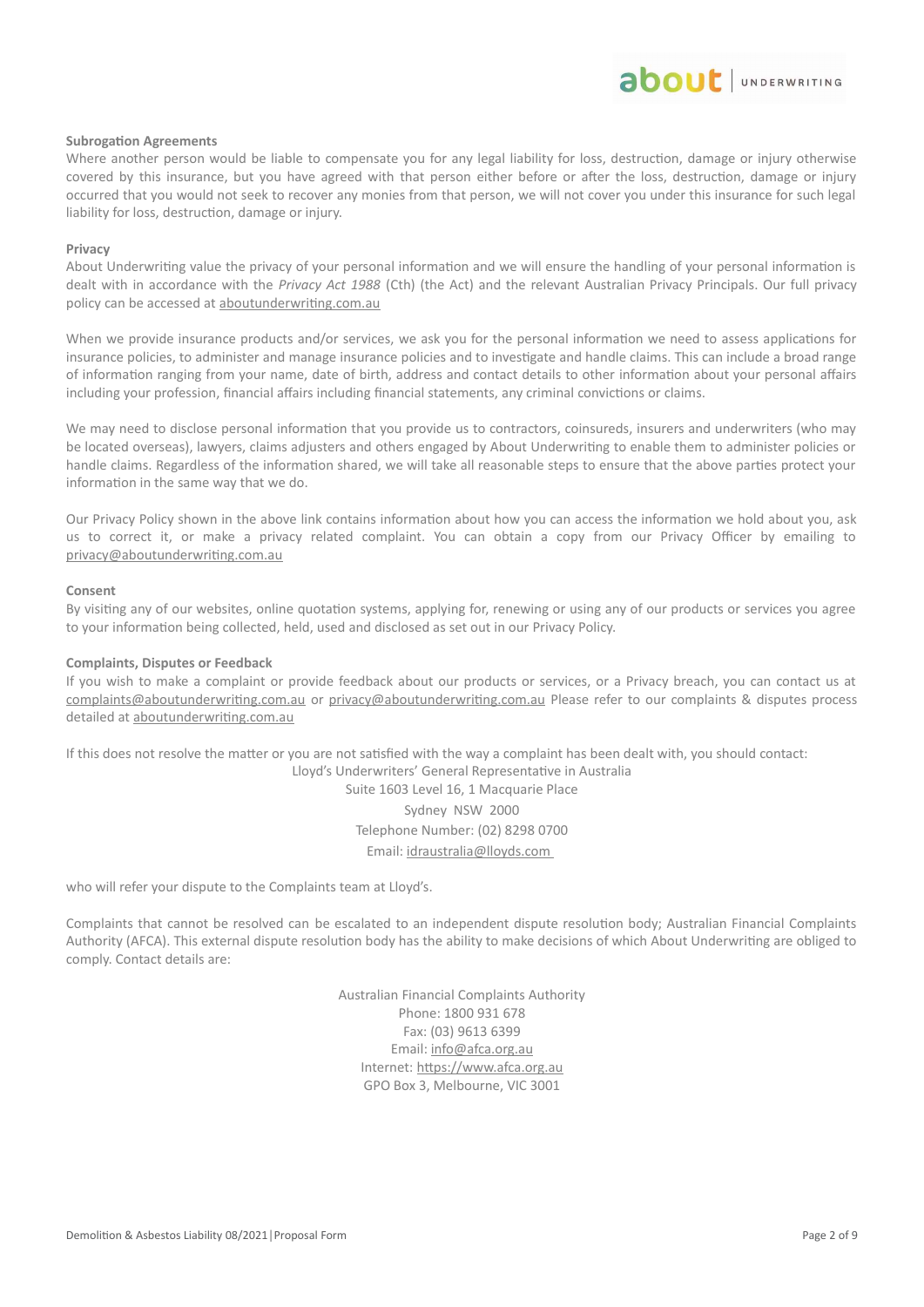

# **Demolition & Asbestos Liability Proposal Form**

This Addendum is for Demolition contractors and Asbestos Liability.

"You/your" in this Addendum means the "Named Insured".

|  |  | 1. Named insured(s): |  |
|--|--|----------------------|--|
|--|--|----------------------|--|

2. Address of the Named Insured(s):

# **About the business**

2. Please provide a brief description of the Business:

| 3. Turnover:         |                         |                      |
|----------------------|-------------------------|----------------------|
| Past financial year: | Current financial year: | Next financial year: |
| \$                   | \$                      | \$                   |
| 4. Wages:            |                         |                      |
| Past financial year: | Current financial year: | Next financial year: |
| \$                   | \$                      | \$                   |

6. What % of your asbestos-related work is around friable vs non-friable asbestos?

Friable: Non-friable: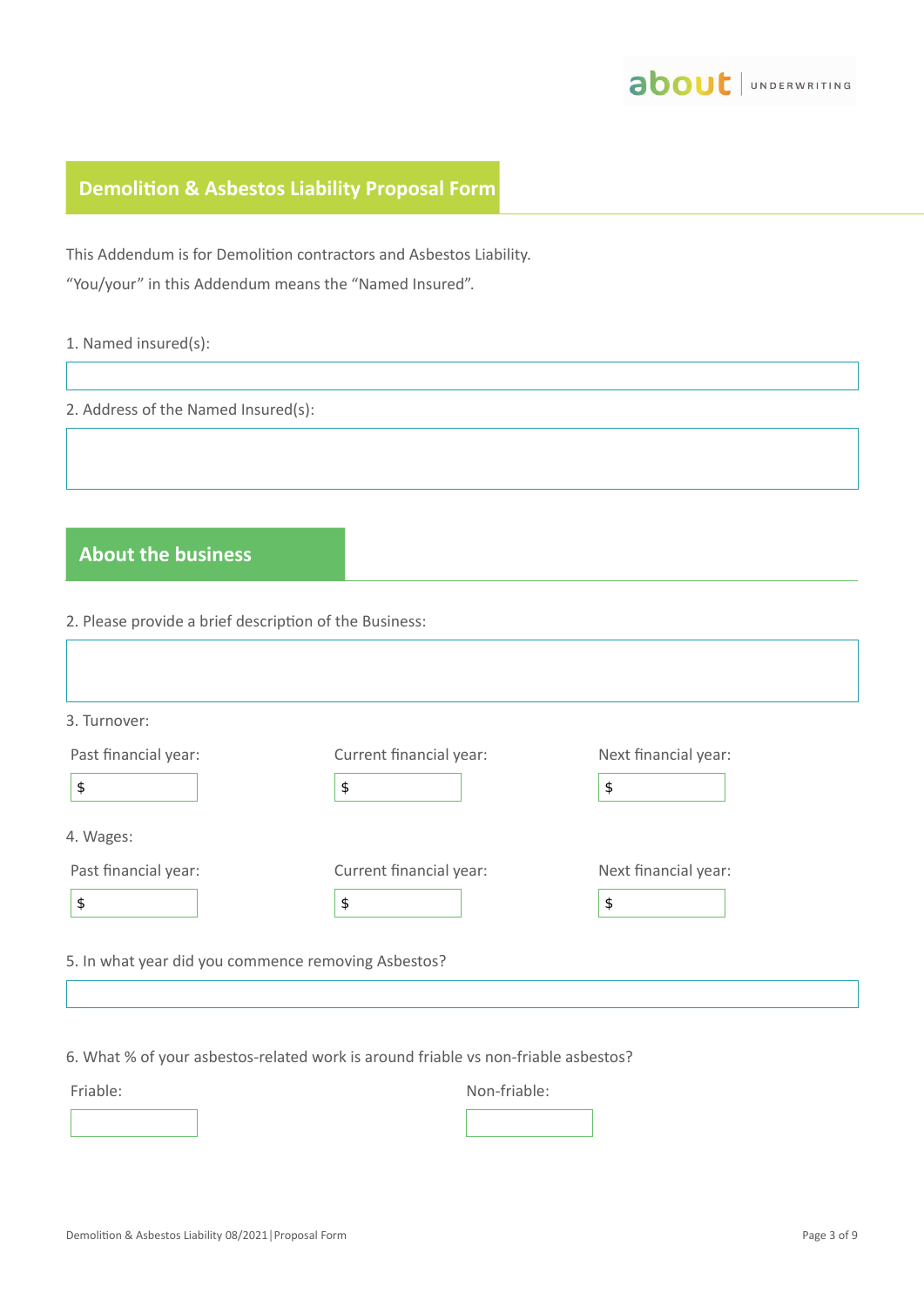# 7. Please provide your estimated annual turnover for each of the below activities:

Demolition – excluding Asbestos Liability for Removal Strip-outs – excluding Asbestos Liability for Removal

Asbestos Liability for Asbestos Removal – excluding demolition

Other – please specify:

Total:

# **Activities: Estimated Turnover (\$)**

| Excavation, earthmoving & digging - excluding Underground     |  |
|---------------------------------------------------------------|--|
| Shoring or underpinning                                       |  |
| Underground work                                              |  |
| Salvage sales                                                 |  |
| Asbestos Liability for Sampling/Testing                       |  |
| Asbestos Liability for Working With &/or Making Safe Asbestos |  |
| Asbestos Liability for Property Owners                        |  |

8. Please confirm whether you conduct any work in the following areas, and if so, what % of annual turnover is associated:

| <b>Areas of Work:</b><br>Airports                                  | <b>Percentage Tu</b> |
|--------------------------------------------------------------------|----------------------|
| Bridges and tunnels                                                |                      |
| Mine sites                                                         |                      |
| Ports, dams, reservoirs, wharves, piers, jetties, harbours marinas |                      |
| Oil or gas refineries/plants or chemical/petrochemical             |                      |
| Railway or tramway services or infrastructure                      |                      |
| Tailings dams                                                      |                      |
|                                                                    |                      |



# **about** JUNDERWRITING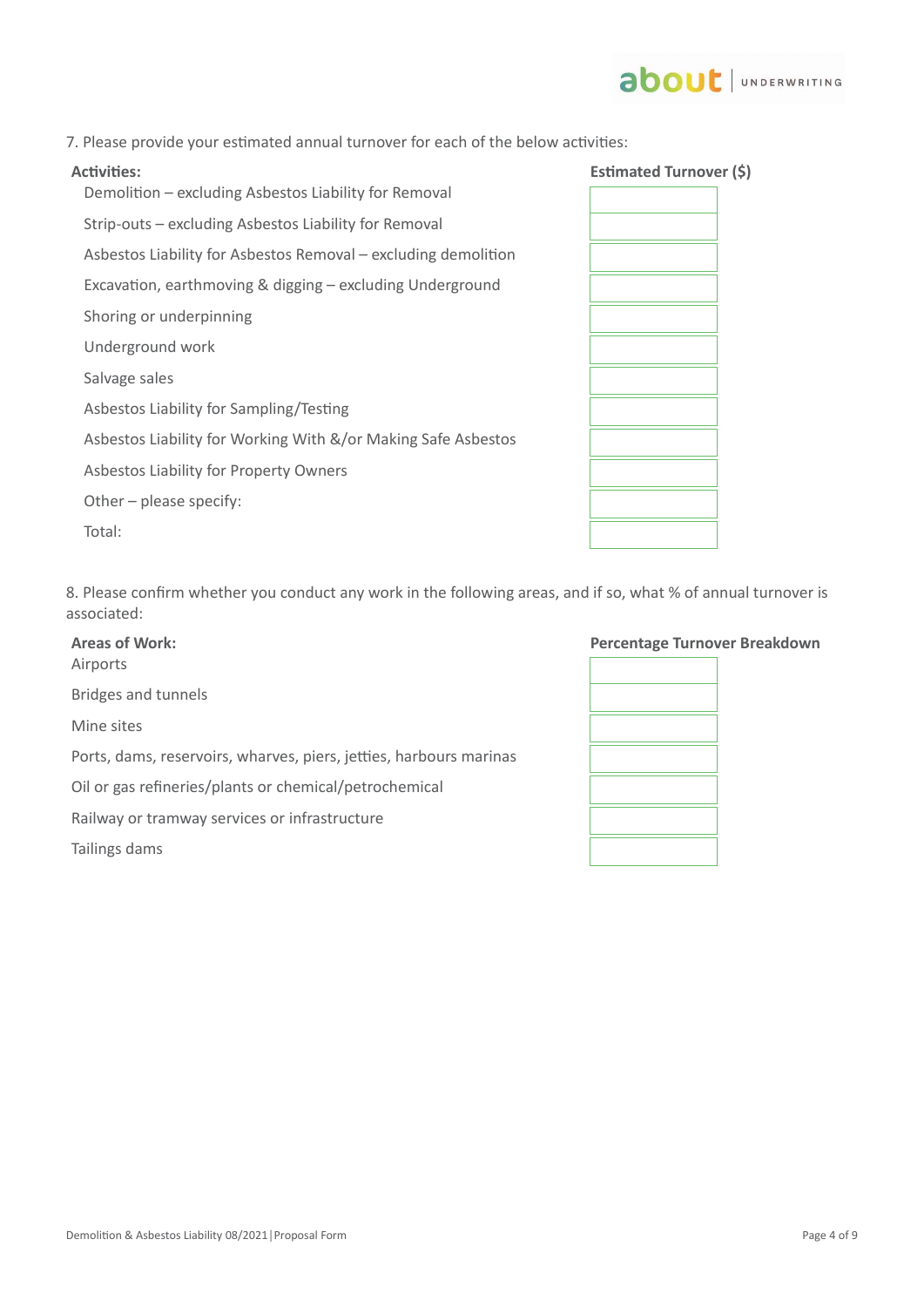

## **Demolition Questions**

The below questions are in relation to demolition works generally.

|  |  |  |  |  |  |  |  | 9. Please detail the method(s) you use to conduct demolitions. |  |
|--|--|--|--|--|--|--|--|----------------------------------------------------------------|--|
|--|--|--|--|--|--|--|--|----------------------------------------------------------------|--|

10. Do you undertake work in any CBD areas?

| Yes. | l No |
|------|------|
|------|------|

If yes, please specify what % of your total work this comprises.

11. Do you undertake any work over five (5) storeys?

| - Yes | l No |
|-------|------|

If yes, please provide further details.

12. Do you operate any waste facilities or landfill sites?

| $\Box$ Yes | l INo |
|------------|-------|
|------------|-------|

If yes, please provide further details.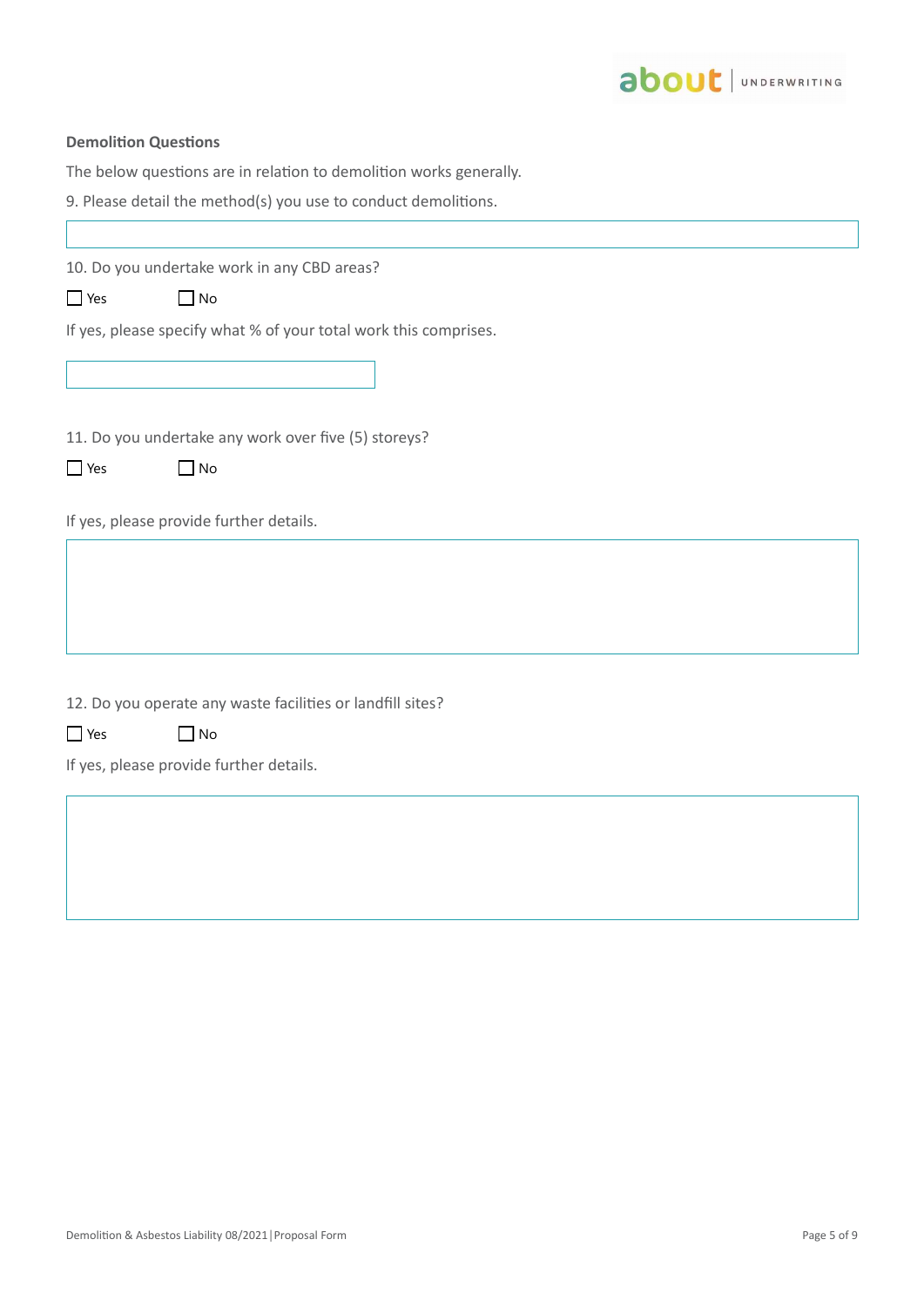

# **Risk Management**

| Section 1.6?         |                                  | 13. Do you perform your operations in accordance with Australian Standard 2601-2001 Demolition of Structures<br><b>P</b> Yes | l INo     |             |            |  |
|----------------------|----------------------------------|------------------------------------------------------------------------------------------------------------------------------|-----------|-------------|------------|--|
|                      | amendments to that Code?         | 14. Do you adhere to the 2020 Safe Work Australia how to safely remove asbestos Code of Practice including all<br>$\Box$ Yes | $\Box$ No |             |            |  |
| fibres?              |                                  | 15. Do you comply with all legislation and regulations governing the removal of asbestos and made-made mineral<br>$\Box$ Yes | $\Box$ No |             |            |  |
|                      | Use of Contractors & Labour Hire |                                                                                                                              |           |             |            |  |
|                      | upcoming period of insurance:    | 16. Please provide the estimated payroll (wages) for contractors, subcontractors and/or labour hire for the                  |           |             |            |  |
| <b>White Collar:</b> |                                  |                                                                                                                              |           |             |            |  |
| Contractors          | \$                               | Subcontractors                                                                                                               | \$        | Labour hire | $\sqrt{3}$ |  |
| <b>Blue Collar:</b>  |                                  |                                                                                                                              |           |             |            |  |
| Contractors          | \$                               | Subcontractors                                                                                                               | \$        | Labour hire | \$         |  |
|                      |                                  | 17. Please state nature of work carried out by subcontractors, contractors and/or labour hire:                               |           |             |            |  |

18**.** Do you ensure that contractors, subcontractors and/or labour hire have their own General & Products Liability Insurance in place and request certificate of currencies as evidence?  $\Box$  Yes  $\Box$  No

| 19. Do you ensure that contractors, subcontractors and/or labour hire have a policy, including cover for Asbestos |                      |  |
|-------------------------------------------------------------------------------------------------------------------|----------------------|--|
| Liability, in place and request certificate of currencies as evidence?                                            | $\Box$ Yes $\Box$ No |  |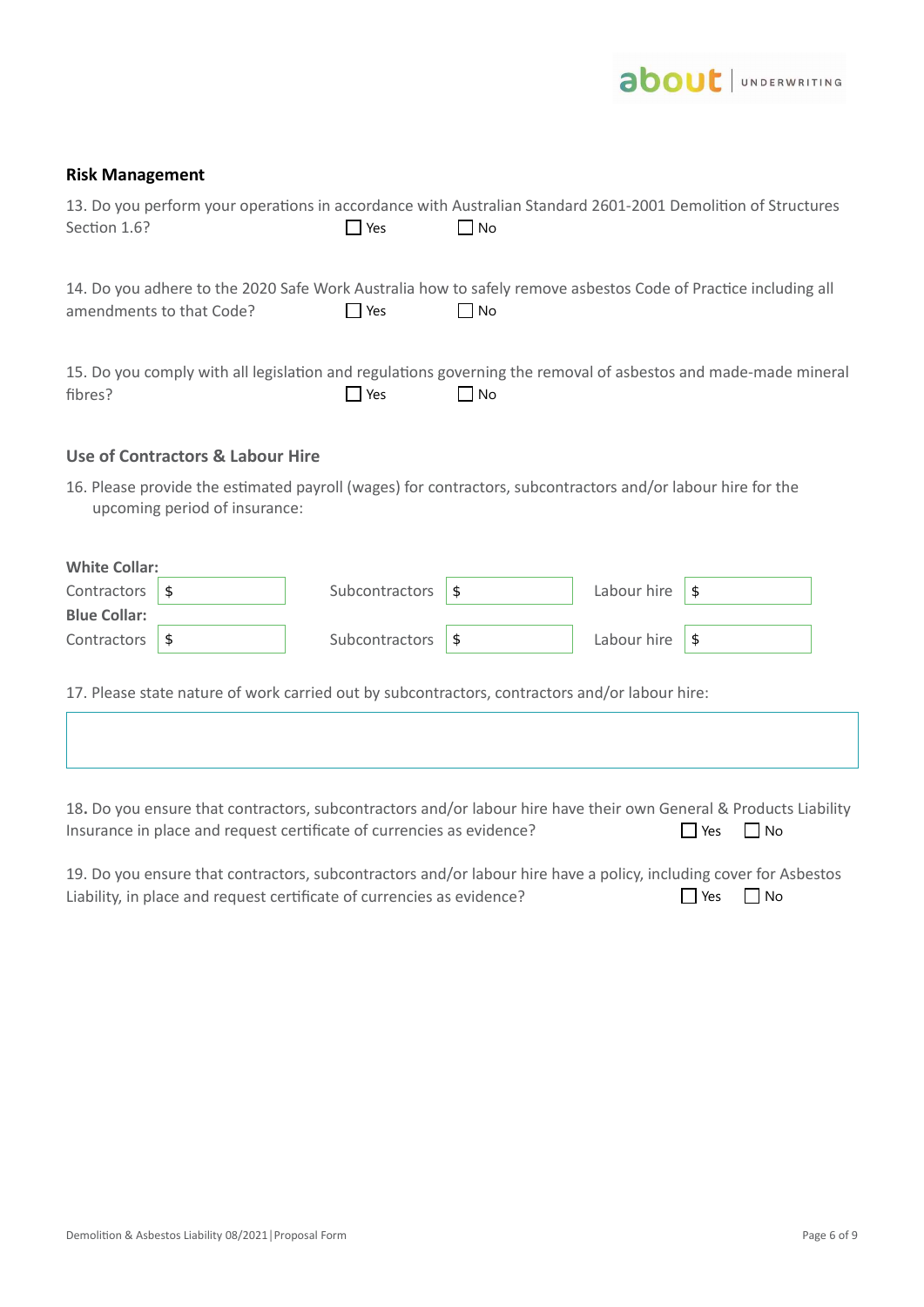

| <b>About your cover</b>                                                                                   |                |        |         |                 |                  |
|-----------------------------------------------------------------------------------------------------------|----------------|--------|---------|-----------------|------------------|
| 20. Is your current Asbestos cover (if any) on an Occurrence or Claims made?<br>$\Box$ Yes<br>Occurrence: | $\Box$ No      |        |         |                 |                  |
| Claims made: $\Box$ Yes                                                                                   | l INo          |        |         |                 |                  |
| If on a claims made basis, what is the Retroactive Date of the policy?                                    |                |        |         |                 |                  |
|                                                                                                           |                |        |         |                 |                  |
| 21. Please select which Limit of Indemnity is required for General and Products Liability:                |                |        |         |                 |                  |
| $\frac{1}{2}$ \$5,000,000 $\frac{1}{2}$ \$10,000,000 $\frac{1}{2}$ \$20,000,000                           |                |        |         |                 | Other $\sqrt{s}$ |
| 42. Please select your preferred Deductible for General and Products Liability:                           |                |        |         |                 |                  |
| $\bigcup$ \$1,000                                                                                         | $\Box$ \$2,500 | 55,000 | 510,000 | $\Box$ \$25,000 | Other $\sqrt{s}$ |
| 23. Please specify your preferred limit of Asbestos Liability (\$):                                       |                |        |         |                 |                  |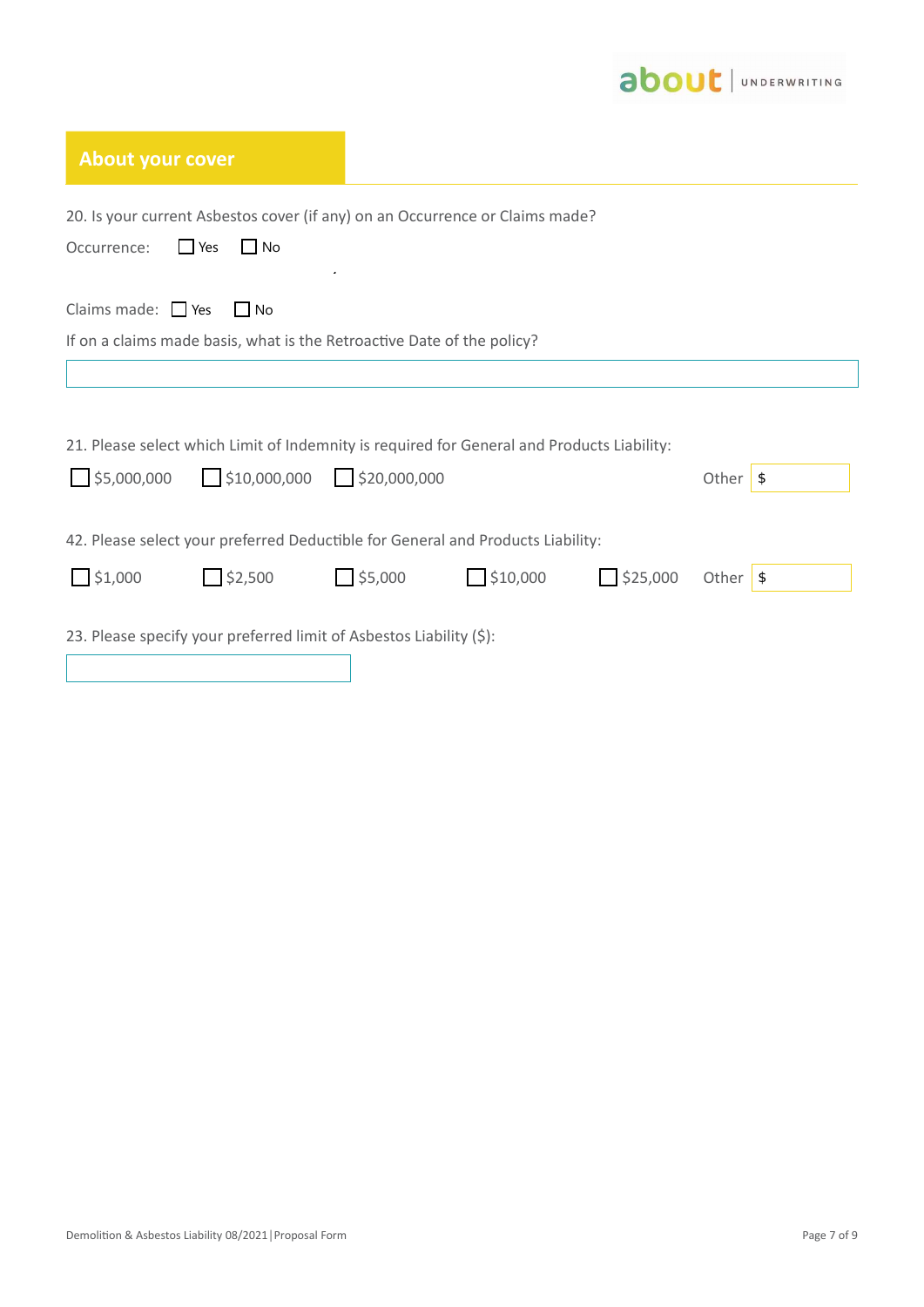

# **About your Claims**

- 23. After full enquiry of all your employees, has any insurance claim been made against you or your business or that of any principal, partner, director or employee in this or any other business in the past five (5) years?
	- $\Box$  Yes  $\Box$  No

24. Are you aware of any circumstances or incidents which may result in a claim being made against you or your business or the business of any principal, partner, director or employee in the past five (5) years?

 $\Box$  Yes  $\Box$  No

# **Additional Information**

If insufficient space to complete questions, please provide at this section: